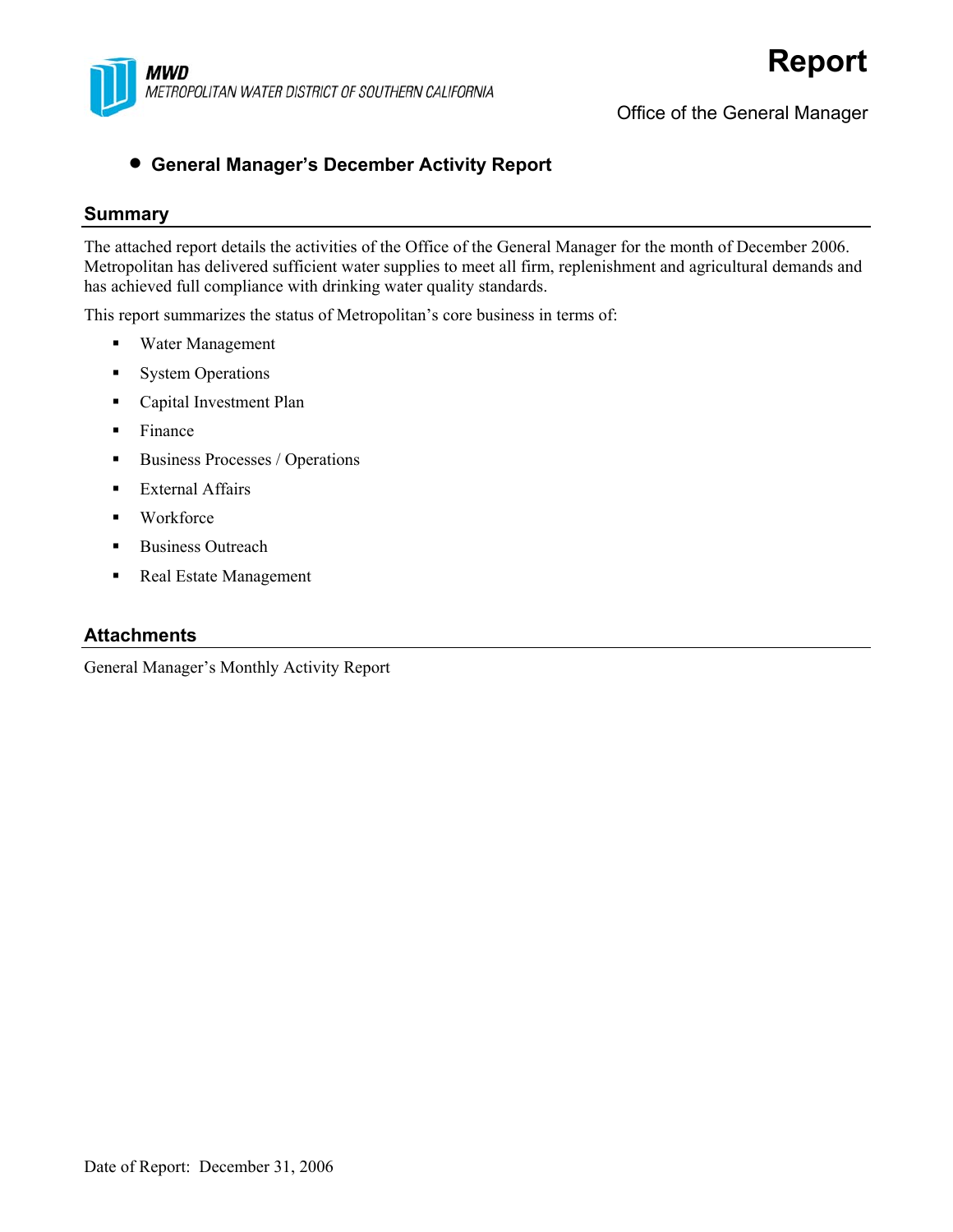

Water Management

#### **Reservoir Storage**  Colorado River **12/18/2006 Storage Percent of Capacity Lake Powell 12.2 MAF** 50 % **Lake Mead 14.1 MAF** 55 % State Water Project **Storage To-Date Percent of Capacity**  Lake Oroville **2.7 MAF** 77 % **San Luis Reservoir** 1.8 MAF 87 % **San Luis State Share** 1.1 MAF 100 %

#### **Agreements to Create Intentionally Created Surplus Water**

On December 13, Metropolitan, along with Palo Verde Irrigation District, Coachella Valley Water District, and Imperial Irrigation District formally consented to an agency's ability to store water in Lake Mead under the Intentionally Created Surplus Demonstration Program. Specifically, each agency agreed to not ask Reclamation for permission to divert unused water that is stored under the proposal. Metropolitan and IID entered into agreements with Reclamation earlier this year which allows those agencies to conserve water and store the reduced demand in Lake Mead for later use. The agreement signed this month ensures that no agency would try to intercept any of the stored on- delivery water. The agreement only applies to the two-year Demonstration Program, which concludes at the end of 2007. A similar forbearance agreement will be needed for full implementation of the proposed Lake Mead Intentionally Created Surplus program.

#### **Metropolitan Executes Plan to Recover Stored Water from Arizona**

On December 11, Metropolitan and the Arizona Water Banking Authority agreed on terms that would allow Metropolitan to recover its 81,000 acre-feet of water stored in Arizona in the early 1990s. Metropolitan will recover 15,000 acre-feet in 2007 and similar amounts in subsequent years until all of the water is recovered. Metropolitan incurs no costs for recovering the water, as the costs to pump the water were paid when the water was stored in 1992. Metropolitan will have the water added to its water order in years when the water is recovered.

#### **Initial Supply Allocation for 2007**

On November 30, 2006, the California Department of Water Resources announced its 2007 SWP Initial Allocation of 60 percent of contractor's Table A contract amounts. This is a very high initial allocation that will likely increase as storms in northern California develop.

Outages along the West Branch of the California Aqueduct primarily due to Los Angeles Department of Water and Power's (LADWP) repair and refurbishment activities, have resulted in a significant draw down at Castaic Lake. Because of various circumstances (a fatality during the Castaic Power Plant refurbishment work and the unexpected amount of sediment in Elderberry Forebay that needed to be removed), LADWP has requested the shutdown be extended. Work is scheduled for completion and operations returned to normal on January 8, 2007. Refill of Castaic Lake is planned through early 2007.

#### Conservation

#### **Proposition 13 Weather-Based Irrigation Controller Grant**

In December, Metropolitan completed distribution of Proposition 13 grant funds for weather-based irrigation controllers administered by the California Department of Water Resources. Over the last three years, Metropolitan and its member agencies partnered on several implementation approaches including direct installation, exchange events and rebates. More than 4,200 units were distributed for commercial and residential landscapes with a total of 21 member agencies participating in the grant program.

The next steps are to distribute a small amount of units remaining from past events, evaluate controller performance and quantify water savings. Metropolitan will continue to seek grant-funding opportunities to sustain momentum and encourage market development in the landscape sector.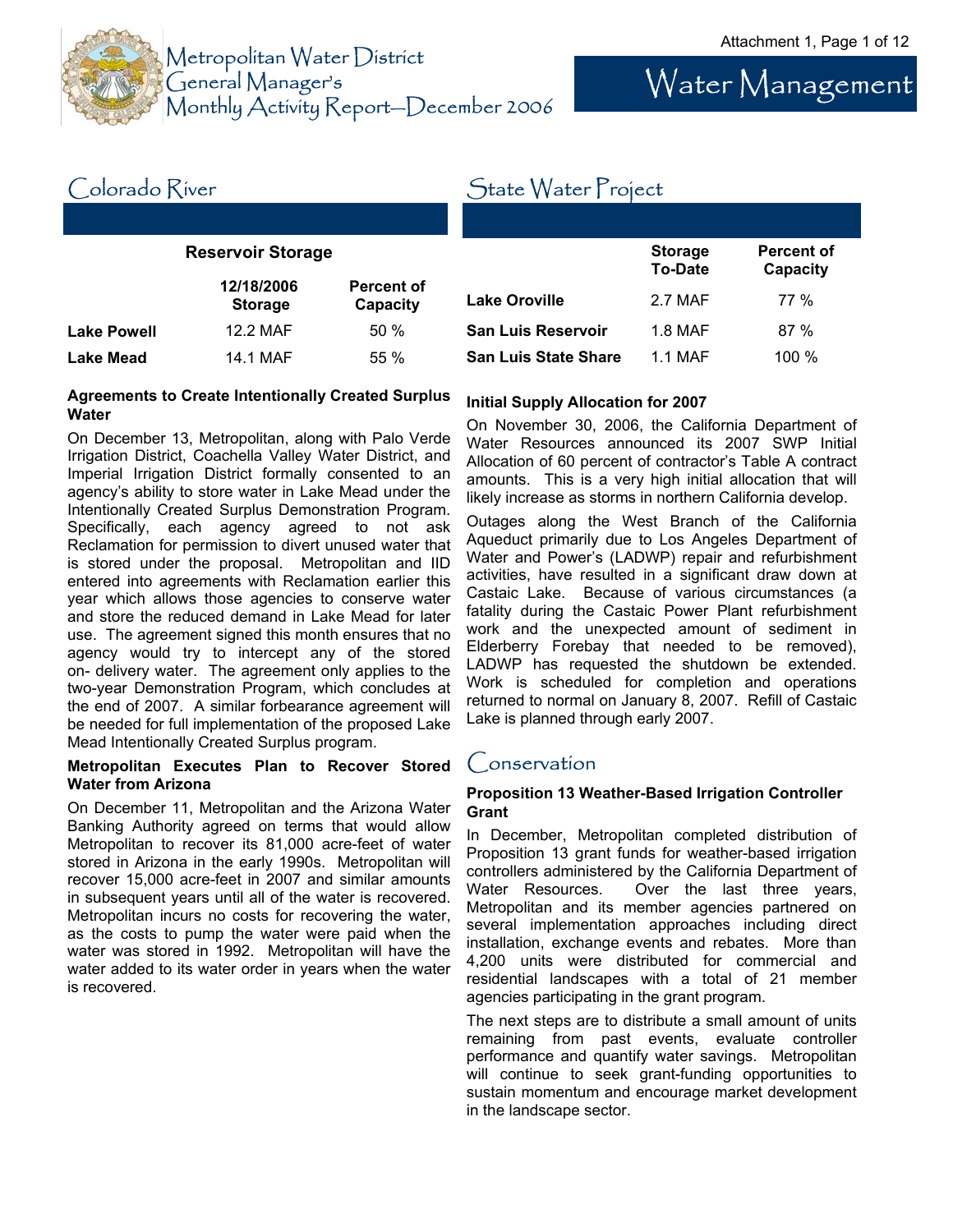Water Management



#### **All American Canal Lining Projects**

On December 11, Congress passed H.R. 6111, the Tax Relief and Health Care Act of 2006. The bill in part deals with All American Canal Projects. The bill:

- − directs the Secretary of the Interior (Secretary) to carry out the All American Canal Lining Project without delay "notwithstanding any other provision of law;"
- authorizes the Secretary to design and provide for the construction, operation, and maintenance of a water storage facility to reduce nonstorable flows on the Colorado River below Parker Dam that have historically flowed to Mexico in excess of the United States' treaty obligation (i.e., drop2 storage project); and
- specifies that the Mexican Water Treaty is the "exclusive authority" for considering, analyzing, or addressing impacts occurring outside the boundary of the United States of works constructed, acquired, or used within the United States (Section 397).

If the President signs the legislation into law, it could provide a basis for lifting the injunction against the All American Canal Lining Project, and dismissing environmental claims in the litigation currently before the Ninth Circuit Court of Appeals.

#### **Metropolitan Negotiates Water Quality Memorandum of Understanding**

Metropolitan has been concerned with potential water quality impacts to Colorado River water by increased return flows from sewer treatment plants due to population growth in the Las Vegas area. Metropolitan, the Nevada Clean Water Coalition and the Southern Nevada Water Authority, have prepared a draft Memorandum of Understanding that would provide for: increased water quality monitoring; enhanced data sharing and reporting; a Metropolitan participation role in the Nevada Clean Water Coalition process; and finally a forum for dispute hearings regarding water quality impacts. The MOU is subject to the approval of the Boards of the involved agencies.

#### **Greater Los Angeles County Integrated Regional Water Management Plan (IRWMP)**

Staff presented information at the public hearing for the adoption of the Greater Los Angeles County Integrated Regional Water Management Plan on December 13, 2006. There are many common objectives between the IRWMP and Metropolitan's Integrated Resources Plan. Both Plans emphasize achieving high quality water supply to meet the region's water needs through a diversified portfolio of cost-effective water use efficiency actions, local water development, and management of imported supplies. The IRWMP effort identified over 1,500 local projects from the conceptual level to various stages of planning. These projects will contribute to meeting local resources development targets identified in Metropolitan's IRP to ensure regional water supply reliability.

Under a \$1.5 million planning grant from Proposition 50, water and wastewater agencies, groundwater managers, watershed groups and other stakeholders developed this IRWMP over the last year. The Los Angeles County Flood Control District chaired the Leadership Committee in administering the planning process. Metropolitan was invited to participate as an ex officio member of the Leadership Committee to provide technical coordination and regional perspectives.

Staff continues to work with the other regions in Metropolitan's service area involved in developing IRWMPs.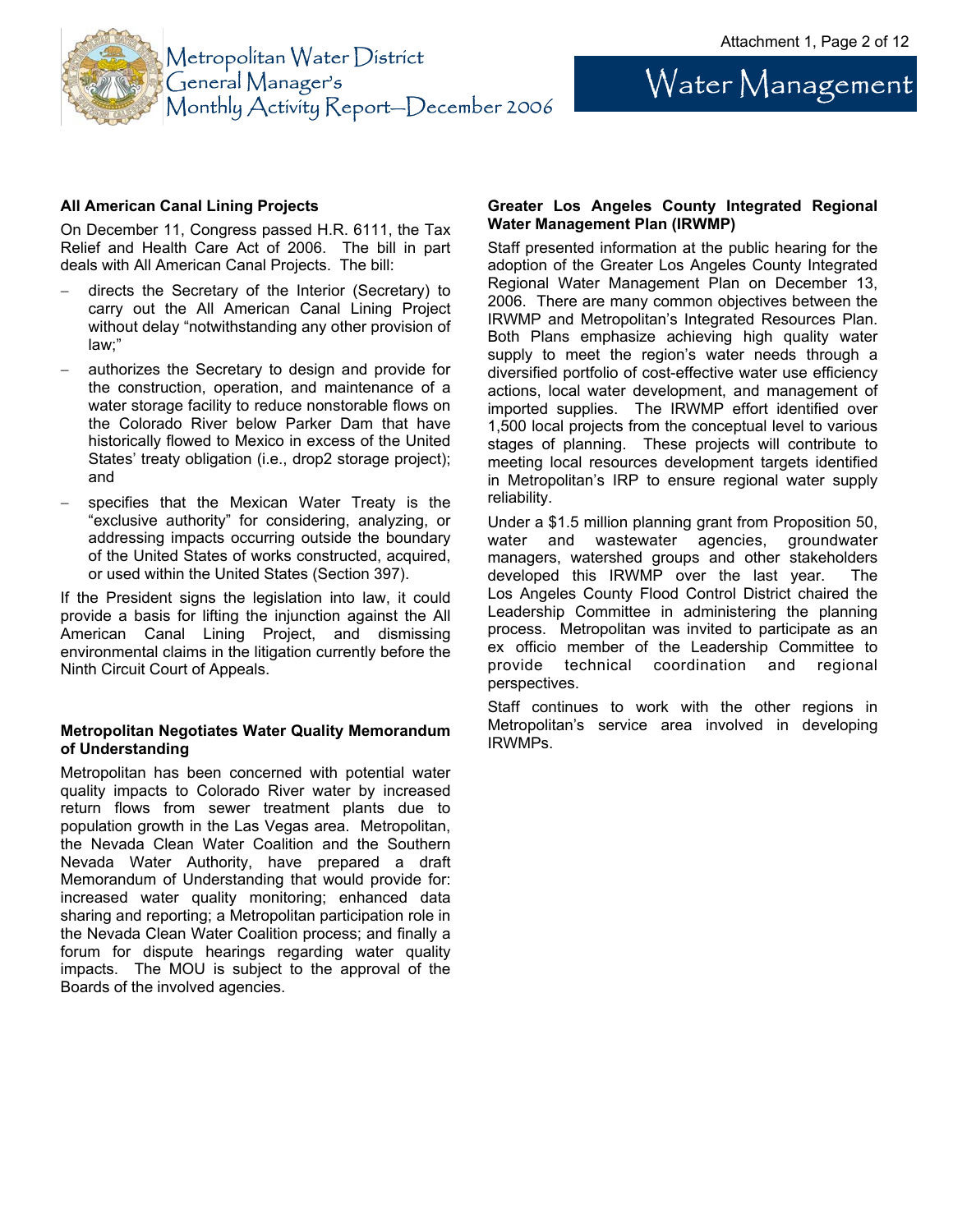



## Water Demands

Water Sales Cash Year (May-April)

|  | 2,130,000 MAF Current Projection |
|--|----------------------------------|
|  | 2,108,000 MAF Budget Projection  |
|  | 22,000 AF Difference             |

# System Operations

For December, State Water Project deliveries are projected to be 129 TAF. If this projection holds, SWP deliveries into Metropolitan's service area would be 1.69 MAF for calendar year 2006, which is the second highest on record, with only 2004 being higher with 1.80 MAF. (in-basin deliveries).

During the fall/winter season, 40 shutdowns of Metropolitan facilities have been scheduled to conduct inspections, repair and rehabilitation of critical infrastructure. These shutdowns include all five treatment plants, the Colorado River Aqueduct, feeders, canals and hydroelectric power plants.

## Power Management

Metropolitan has received additional requests for information on connecting wind and solar generated power facilities to the Colorado River Aqueduct electrical transmission system. Staff continues to work with Southern California Edison and the California Independent System Operator (ISO) to define the CRA transmission capacity available for new facilities and explain to interested parties the process for moving the power into the ISO market.

Metropolitan plans to initially register with the Western Electricity Coordinating Council as a Transmission Operator, Transmission Owner and a Purchasing-Selling Entity of wholesale power. This effort is the result of new regulations required by the national Energy Policy Act of 2005.

Hydroelectric generation was maximized whenever possible during this period generating up to 60 MW during the month of December. Discussions have been initiated with local electric utilities for the sale of energy from nine of Metropolitan's small hydro generation plants. The energy from these plants is presently sold to SCE under a contract that expires in 2008.

# Distribution and Storage (As of 12/18/06)

Current Storage

| Lake Mathews | 139.200 |
|--------------|---------|
| Lake Skinner | 39.100  |
| DVL          | 723,800 |

All replenishment, including SWP water, CRW and blends of the two, remain available subject to system capacity and availability of groundwater spreading facilities. Additional deliveries were made to groundwater conjunctive use storage programs, as shown below:

|         | Agency               | <b>Connection</b>           | CFS            |
|---------|----------------------|-----------------------------|----------------|
|         |                      | <b>Replenishment</b>        |                |
|         | <b>Central Basin</b> | CenB-28/48                  | 250            |
| Direct  | Eastern MWD          | EM-14/19                    | 19             |
|         | Foothill             | FM-01 (Injection)           | 2              |
|         | <b>Inland Empire</b> | CB-11B/13T/14T/15/18/59 108 |                |
|         | <b>MWDOC</b>         | Various                     | 13             |
|         | Los Angeles          | LA-16/17/35                 | 25             |
| In-lieu | <b>West Basin</b>    | WB-04                       | $\overline{2}$ |
|         | Long Beach           | LB-08                       | 17             |
|         | Fullerton            | F-05/08                     | 14             |
|         |                      |                             |                |
|         |                      | <b>Conjunctive Use</b>      |                |
|         | Foothill             | FM-01 (Injection)           | 1              |
|         | <b>Inland Empire</b> | CB-11B/13T/14T/15/18/59     | 89             |
| Direct  | Calleguas            | CA-02                       | 14             |
|         | Calleguas            | CA-02                       |                |
| In-lieu | <b>MWDOC</b>         | CM-8/11/OC-44B              | 27             |
|         | Three Valleys        | PM-15                       | 10             |
|         |                      |                             |                |

### Conveyance and Distribution

Most efforts this month were focused on executing shutdowns (Skinner, Middle Feeder, Upper Feeder) or planning for shutdowns later in the season. This planning for a future shutdown includes the shutdown and dewatering of a major portion of the Foothill Feeder (Jan. 14) to repair weakened sections of pre-stressed concrete cylinder pipe identified in previous inspections.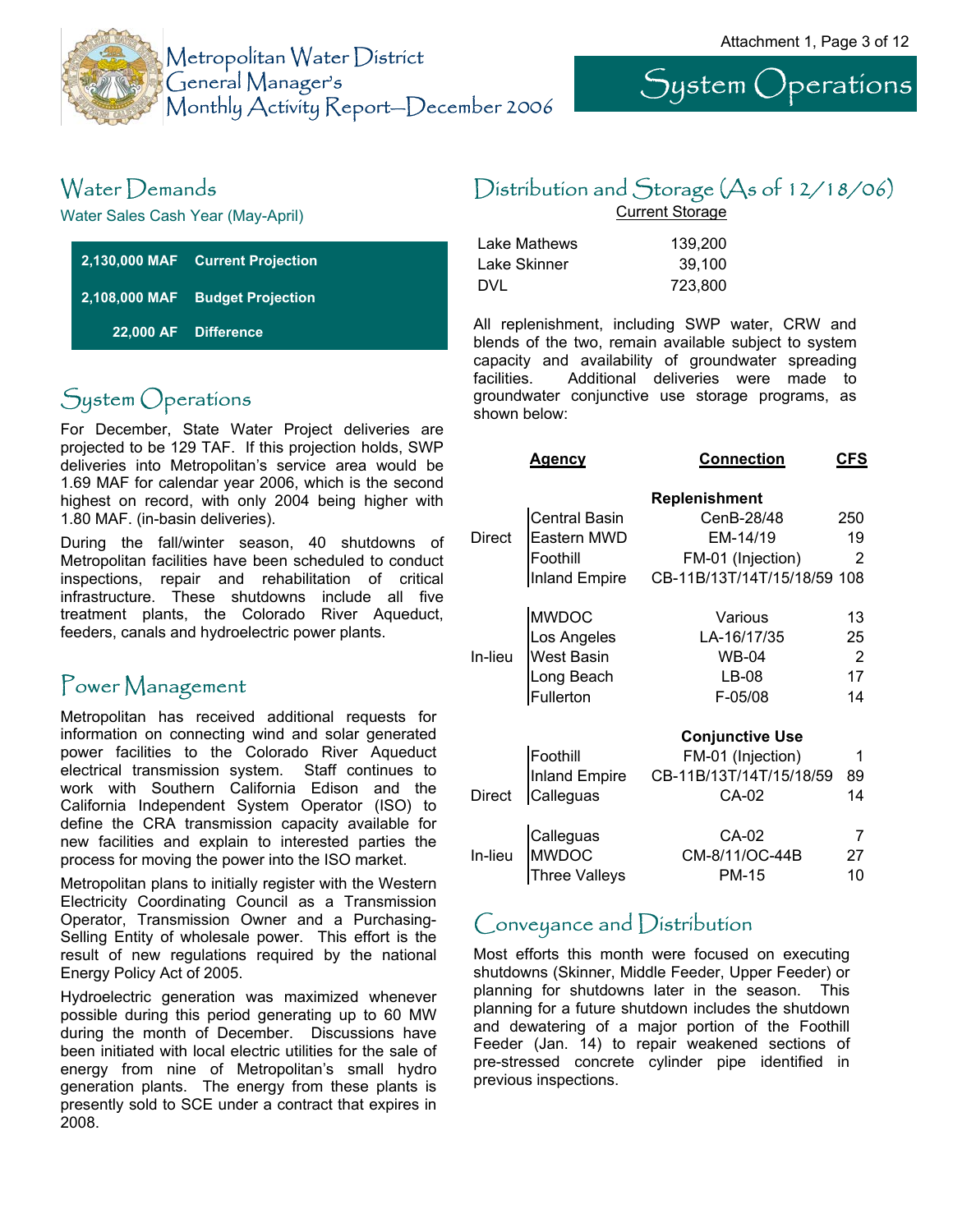System Operations



#### Treatment Plants

The Skinner plant completed a major shutdown in nine days on December 5, two days earlier than planned. The shutdown activities tied-in Skinner's fourth expansion that will add 110 million gallons per day of additional treatment capacity in summer 2007.

The Weymouth plant successfully completed its first shutdown in 20 years on December 20. The five-day shutdown was critical to prepare the Weymouth plant for the addition of ozone facilities.



**Effluent pipe tie-in of new facilities at Skinner** 



**Installation of drop-gate guide at Weymouth** 

# System Maintenance / Shutdowns

A major shutdown of the San Diego Canal, several pipelines, and Diamond Valley Lake Forebay, in conjunction with the Skinner plant shutdown, was completed during this period. Work on these facilities included repair of leaks on the Lakeview Pipeline, repair of concrete lining panel sections on the San Diego Canal, and cleaning and maintenance of the DVL Forebay and related facilities. In other parts of the distribution system, inspection of several sections of pre stressed concrete pipe pipelines was conducted. Work on the Middle Feeder included replacement of a number of small nipples and valves. The gates were removed from the San Gabriel and Eagle Rock Towers on the Upper Feeder (Treated) for repair and inspection.



**San Diego Canal Finish**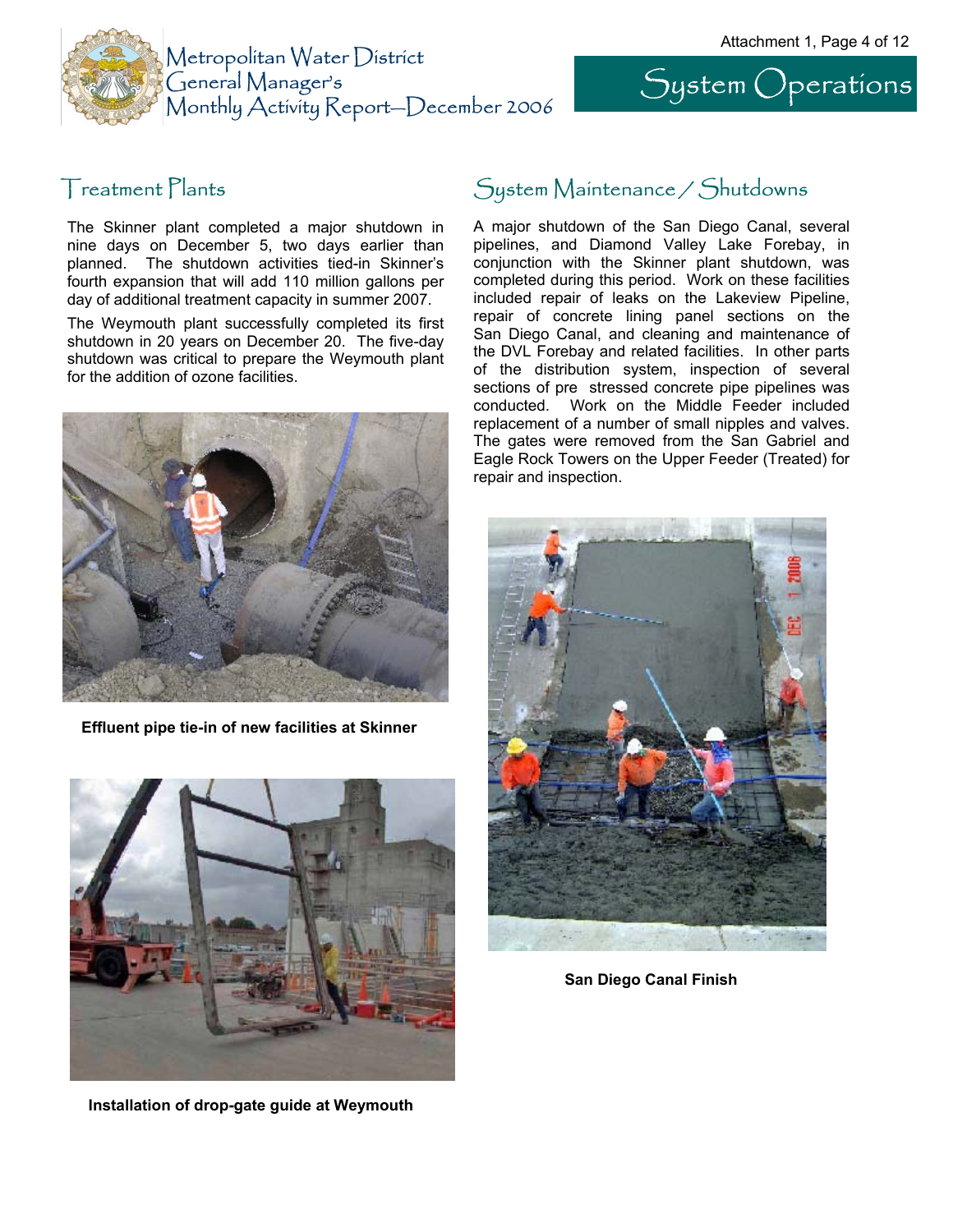System Operations



There were taste-and-odor incidents along much of the length of the State Water Project resulting in the cumulative buildup of the taste-and-odor compound geosmin to about 10 parts per trillion in Silverwood Lake. This level of geosmin does not affecting treated water, and no direct mitigation activities were necessary.

A mat of methylisoborneol (MIB) producing blue-green algae (cyanobacteria) has formed 5 to 30 feet deep around the entire perimeter of Diamond Valley Lake. Due to the large volume of the lake and deep mixing as winter approaches, MIB levels remain relatively low in the open water, not causing a concern at this time. Staff continues to monitor the matter.



**Water Quality Divers Preparing for Dive** 



**Diver Collecting Algae Growing at Bottom of Reservoir** 

# Taste and Odor **Colorado River Watershed Sanitary** Survey—2006 Update

California's Surface Water Treatment Rule requires that every public water system treating surface water conduct a comprehensive sanitary survey of its watershed(s) every five years. In December, Metropolitan completed the 2005 Update to the Colorado River Watershed Sanitary Survey in accordance with the compliance requirements. The Sanitary Survey describes the watershed and water supply system, identifies potential sources of contamination, summarizes and evaluates source and treated water quality data, evaluates Metropolitan's water treatment plants that treat Colorado River water for their compliance with existing and anticipated regulations, and describes and recommends watershed management activities that will protect and improve source water quality. Metropolitan has assumed the responsibility for completing the Colorado River Sanitary Survey for its member agencies. The 2005 Update includes a watershed sanitary survey of the Colorado River above the Whitsett Intake, the Colorado River Aqueduct, Lake Mathews, Lake Skinner, and Diamond Valley Lake.



**Lake Havasu Sanitary Survey**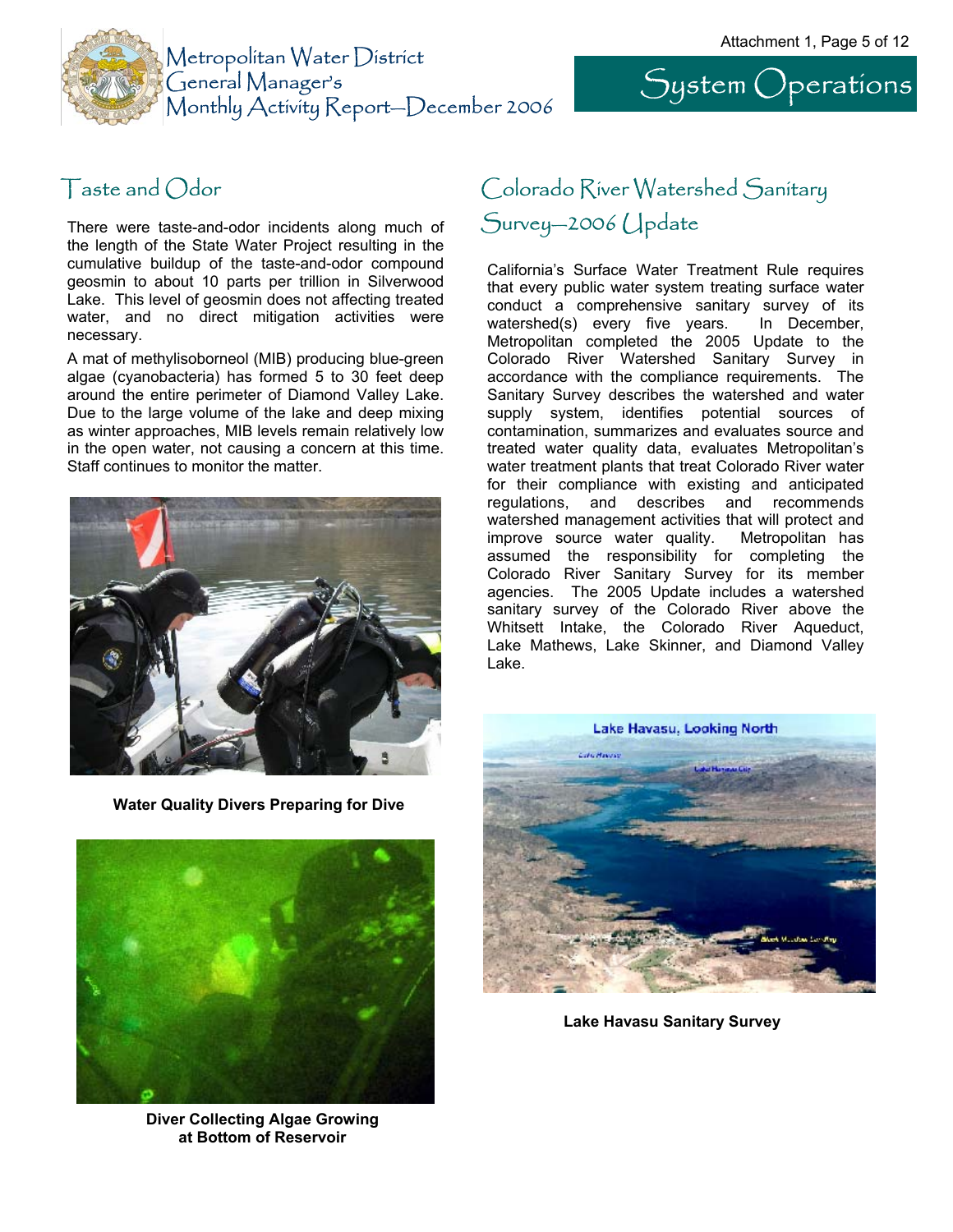



- − Ongoing Contracts 30 construction contracts and 4 related procurement contracts were ongoing through November. The total bid amount of the 30 construction contracts in progress is over \$1.066 billion.
- − November Payments Over \$44 million in contract payments were made for construction performed in the month of November. Over \$17 million was related to work at the Skinner plant, including the ongoing construction of ozonation facilities, the 110 million-gallon-day Module 7, and the upgraded chemical feed and storage systems. Over \$7 million was related to work at the Diemer plant, including the ongoing construction of the vehicle maintenance center, the plant maintenance facilities, the rehabilitation of the filter surface wash headers, the chemical system upgrade and the south slope stabilization work.
- Major Contracts The Inland Feeder, Arrowhead East Tunnel advanced 60 feet through December 18 for a total of 16,330 feet, which is 73 percent of the tunnel length. A planned Tunnel Boring Machine screw auger replacement was performed over a five-day period. The TBM became stuck, however, so the contractor began clearing materials around the TBM to free the machine. The Arrowhead West Tunnel continued to experience favorable ground conditions and advanced 465 feet for a total of 8,450 feet, which is 42 percent of the tunnel length.
- − Other Contracts At the Skinner plant, Module 7 construction is 95 percent complete, and ozone facility construction is 40 percent complete. At the Diemer plant, the new plant maintenance facilities are 92 percent complete, the vehicle maintenance facility is 80 percent complete, and the south slope stabilization construction is approximately 23 percent complete with a scheduled completion date of March 2008. Final design of the Diemer ozone facilities is approximately 87 percent complete. Final design of the Weymouth ozone facilities is nearing completion and the project is planned to be advertised for bids in January 2007.

# Summary Profile on CIP Program

#### Weymouth Treatment Plant

Metropolitan's F.E. Weymouth Water Treatment Plant is located in the city of La Verne. The plant is located on a 150-acre site that also contains Metropolitan's Water Quality Laboratory, maintenance shops (machine shop, fabrication shop, coatings shop, etc.), and administrative offices. The Weymouth plant is one of Metropolitan's three "blend" plants (the other two are Diemer and Skinner), meaning that it normally receives a blend of water from the State Water Project and the Colorado River Aqueduct. The plant's design capacity is 520 MGD.

On December 16, 2006, Metropolitan began a five-day shutdown of the Weymouth plant. During the shutdown, maintenance, repairs and additional inspections were performed. A new drop gate guide was installed in an inlet channel to allow future isolation of basins during construction of the Weymouth Oxidation Retrofit Program. The shutdown was completed on schedule.

There are numerous projects underway to maintain reliability and improve the operating efficiency of the Weymouth plant. Recent activities include:

- − **La Verne Power System Upgrade Project**  Much of the electrical system at the Weymouth plant dates to the plant's original construction in 1941. In 2004, Metropolitan's Board authorized a study to evaluate the aging electrical infrastructure. The study identified several deficiencies. Preliminary design is complete and a January Board action is planned to authorize final design.
- − **Weymouth Perimeter Improvements** The Weymouth perimeter improvements will be constructed in several phases. Construction for Phase 1 improvements along the west plant boundary is ongoing and is planned to be complete by summer 2007. The second phase, which includes landscaping and perimeter improvements along the north and south plant boundaries, was advertised for bids in December 2006.
- − **Junction Structure Seismic Upgrades** A November Board action authorized final design of this project. Concrete samples were collected during the December plant shutdown and the results will be used to finalize the design of the seismic upgrades to this structure.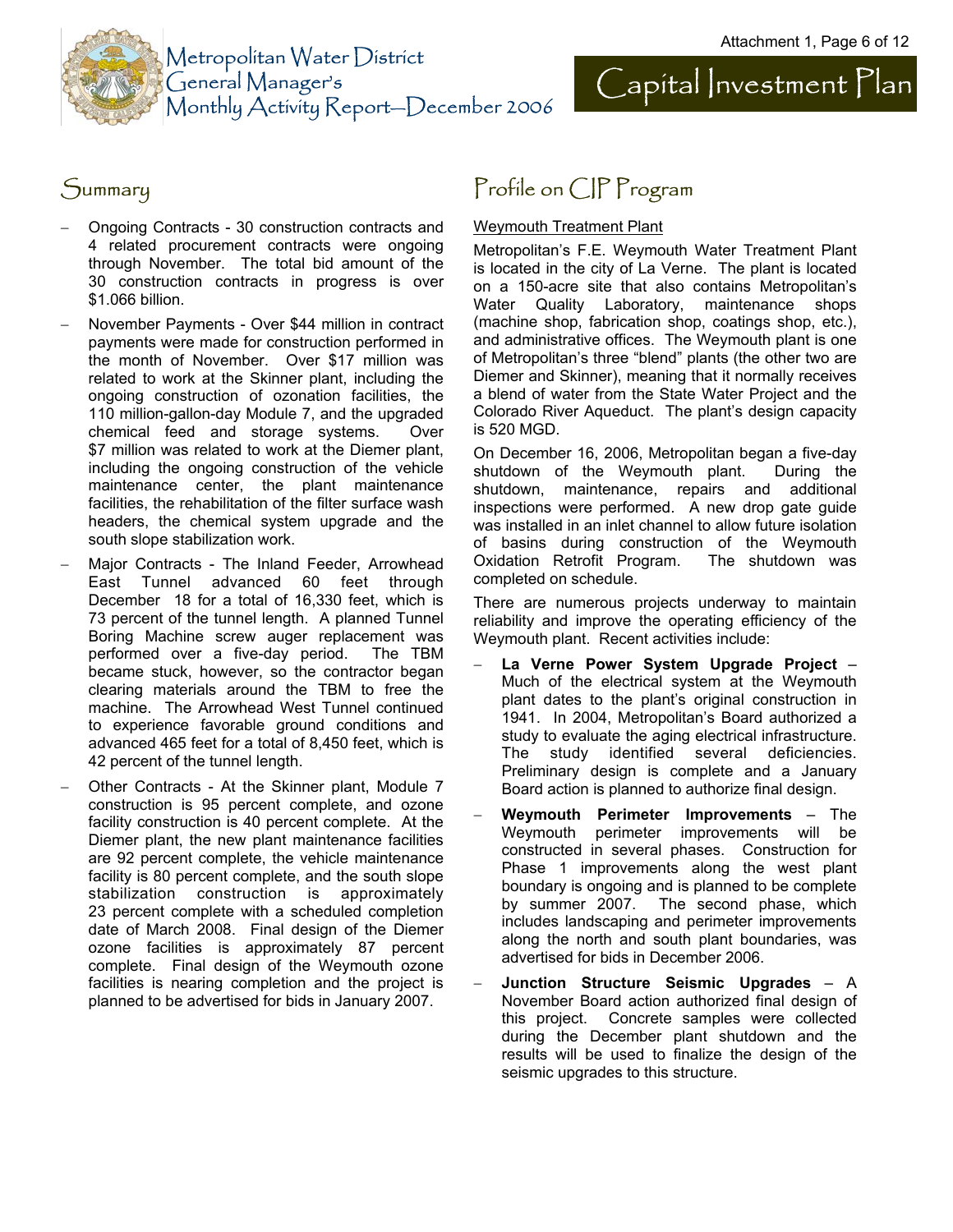



## Profile on CIP Program... continued...

Weymouth Treatment Plant

- − **Drop Gates** Gate guides for a temporary gate to isolate Basins 1–4 from Basins 5–8 were fabricated and installed during the December 16 shutdown. Other gates were inspected during the plant shutdown.
- − **Coagulant Tank Farm Modifications** Final design is 90 percent complete with advertisement for bids anticipated in early 2007.
- − **Plant Operations & Maintenance Center** Final design is 90 percent complete with advertisement for bids anticipated in early 2007.

## Facility Planning

Staff worked with a panel of nationally recognized experts to analyze alternative, plausible planning scenarios that will be compared to the existing planning scenario based on the Southern California Association of Governments (SCAG) and San Diego Association of Governments (SANDAG) 2004 Regional Transportation Plan. Metropolitan uses the SCAG and SANDAG population and demographic projections to plan for future water supply and regional infrastructure needs because they reflect regionally adopted growth plans.

The experts do not predict growth higher than the existing regional plan scenario, and also confirmed the methodology for determining peaking factors. Staff presented these findings to the member agency managers on December 15, 2006. Policy issues were discussed in the areas of facility implementation, conveyance system service connections and nondemand flexibility project.

## **Stewardship**

Energy Management Program

Metropolitan's Energy Management Program is designed to enhance energy efficiency, reduce greenhouse gas emissions and be environmentally conscious. Preparation of an inventory of Metropolitan's greenhouse gas (GHG) emissions was initiated in Spring 2006 and completion is scheduled for December 31, 2006. Once Metropolitan's GHG emissions level has been determined, reduction goals will be established and projects and initiatives identified to reach the reduction goals. Two potential projects that staff is currently investigating are a solar power facility located at the Skinner Water Treatment Plant and replacement of the Yorba Linda Feeder Power Plant turbine. Further, Metropolitan staff is reviewing the more costly renewable projects to find those that can be advanced in the capital improvement program schedule through partnerships with member agencies.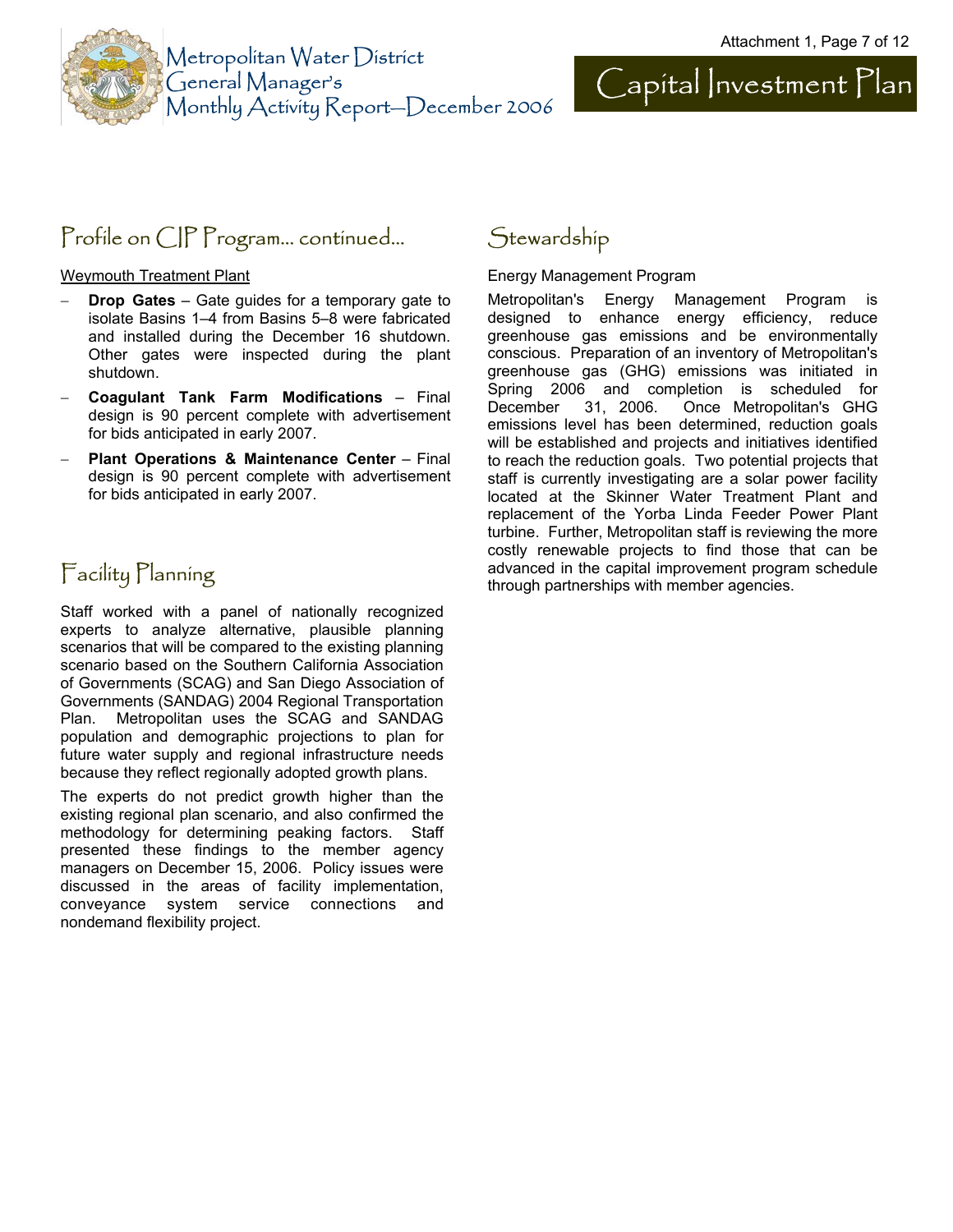inance



As of November 30, 2006







#### Excludes Bond Construction and Other Trust Funds Activity Excludes Bond Construction and Other Trust Funds Activity



### **Summary Financial Statistics**

|                                               | <b>Target Actual</b> |                           |
|-----------------------------------------------|----------------------|---------------------------|
| <b>Fixed Charge Coverage</b>                  |                      | $1.20 \times 1.11 \times$ |
| <b>Revenue Debt Service Coverage</b>          |                      | $2.00 \times 1.67 \times$ |
| Revenue Bond Debt / Equity Ratio 100.0% 67.4% |                      |                           |

| <b>Credit Ratings</b>       |     |                      |  |  |  |
|-----------------------------|-----|----------------------|--|--|--|
|                             |     | <b>Target Actual</b> |  |  |  |
| - Moody's Investors Service | Aa2 | Aa2                  |  |  |  |
| - Fitch Ratings             | AΑ  | AA+                  |  |  |  |
| - Standard & Poor's         | ΔΔ  | <b>ΔΔ+</b>           |  |  |  |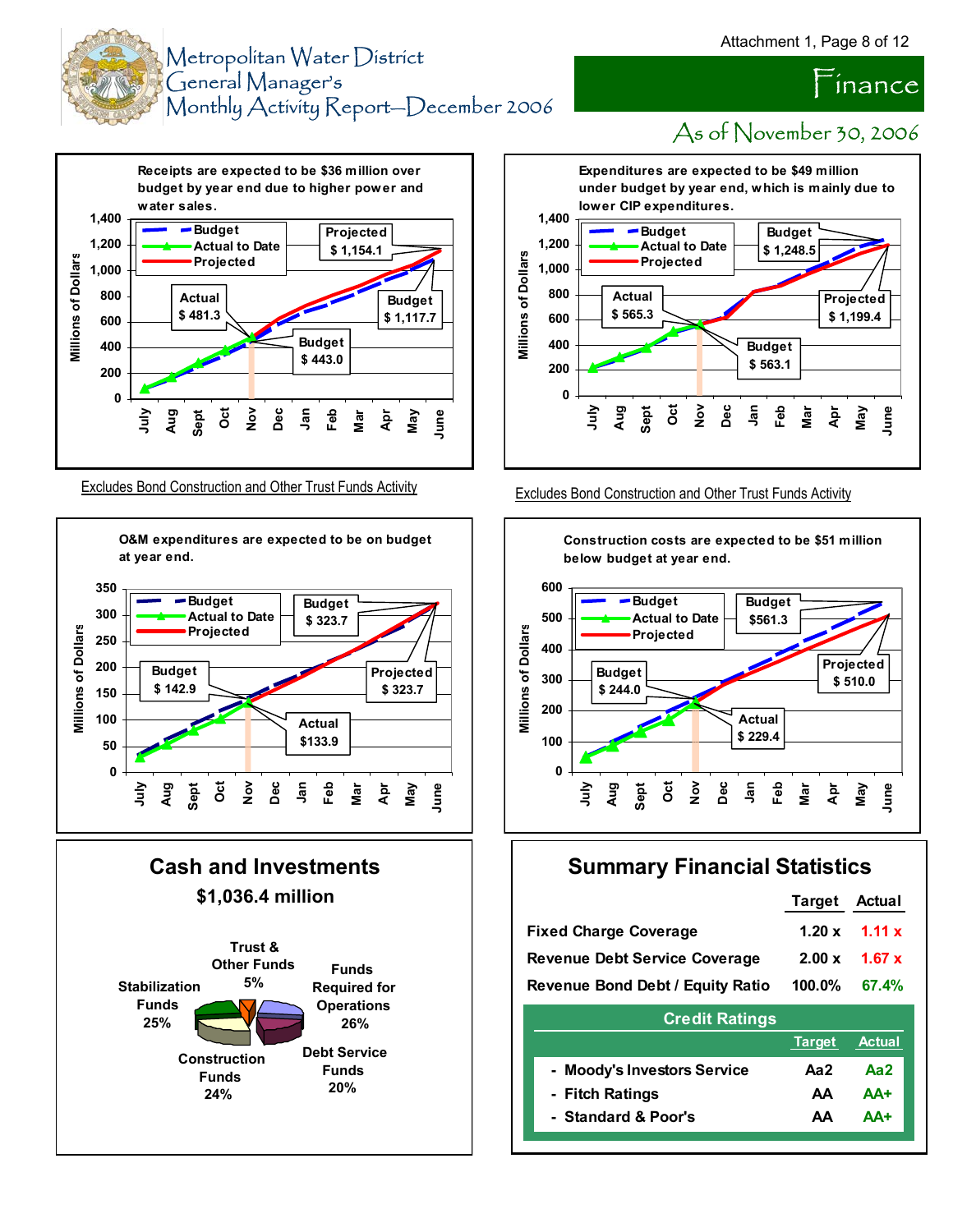

Metropolitan Water District General Manager's Monthly Activity Report—December 2006

 $\sum$ usiness  $\sum$ rocesses/ Operations

#### $Information Technology$  Security

- − **Completed Pilot System Factory Acceptance Testing for the Automated Meter Reading (AMR) Upgrade Project** The Automated Meter Reading System is the primary source of data for water billing, providing information on the amount of water delivered to each member agency. In December, as part of the AMR Upgrade project, a full turnkey pilot system of 31 units was successfully tested at the vendor's facility. This system includes new Remote Terminal units (field computers used to capture and process water flow readings), communications, software and security. Subsequent to this milestone, installation of these items into Metropolitan's field locations for live system testing has also commenced.
- − **Deployed IT Security Software** A new software product was successfully deployed that is used by IT security personnel to create, delete, enable, disable, and modify users' access rights for selected computer applications. The objective of this new security software is to provide an improved means for ensuring that all computer users have the appropriate level of access to the network and applications needed to perform their jobs.
- − **Completed Network Equipment Upgrade at D i a m o n d V a l l e y L a k e**  Staff completed cutover to the new hardware (i.e., network routers and switches) at Diamond Valley Lake as part of the Phase One - IT Network Upgrade project. The new network equipment, which inter-connects all computers at a given facility, will provide improved networking speed for computer users and ensures a high level of reliability for Metropolitan's local area networks. With the completion of the DVL upgrade, this completes the milestone for upgrading the local area network equipment at all Metropolitan field sites.
- − **Conducted IT Disaster Recovery Exercise** Staff conducted and completed an Information Technology Disaster Recovery Exercise as part of ongoing effort to test and exercise IT recovery procedures. The scope of this exercise focused on key business systems such as financial (Oracle), human resources (PeopleSoft), and timekeeping (WorkTech) systems. Recent modifications were made to these systems so the test exercised the updated procedures to validate their accuracy and verified that the system/data could still be recovered properly.

Metropolitan special agents, working in close concert with sheriff's investigators, assisted law enforcement in breaking a ring of thieves responsible for stealing copper grounding from numerous electrical towers in Metropolitan's desert region. Security and Water System Operations staff further assisted authorities with evidence collection and preparation of loss estimates to support prosecution of the thieves.



**Metropolitan Towers in the Desert** 

### Emergency Management

Emergency Coordinators from the Emergency Operations Center and all Metropolitan Incident Command Centers met at La Verne to review lessons learned in completing a record year of emergency exercises and workshops, including 77 separate exercises for over 2,500 hours of training. Coordinators are planning to increase the scope and complexity of emergency exercises for 2007.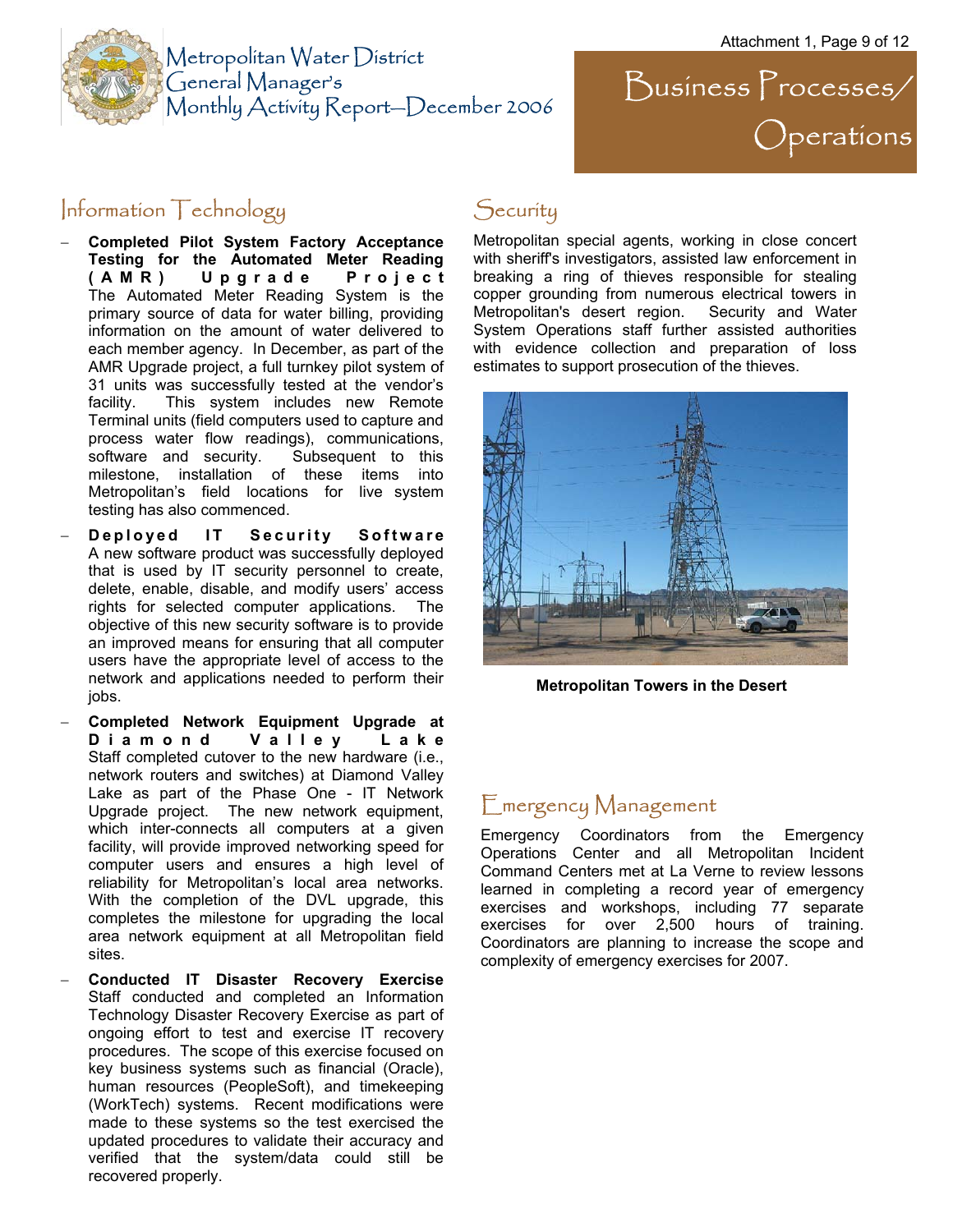External Affairs



## Federal Legislative Update

Nov. 30: Metropolitan staff and Director Bill Wright joined the Torrance Area Chamber of Commerce and the South Bay Area of Chamber of Commerce in honoring Congresswoman Jane Harman at their annual State of the Region Luncheon.

Dec. 1: Chairman Timothy Brick and Metropolitan staff, met with Congresswoman Grace Napolitano and her staff to review and discuss water policy issues.

The U.S. Senate gave final approval to Senator Pete Domenici's Rural Water Supply Act (S.895), which was co-sponsored by Senator Jeff Bingaman. The bill directs the U.S. Department of the Interior, through the Bureau of Reclamation, to establish a program to plan, design and construct rural water supply projects. The bill authorizes \$15 million a year (2007-2016) for planning new water delivery infrastructure and would establish a loan guarantee program within the Bureau of Reclamation to help communities finance new water projects and pay for maintenance on existing water systems.

## State Legislative Update

Anticipated legislative action and discussion includes implementation of AB 32, the global warming bill enacted in 2006 as well as the anticipated introduction of bills involving Delta sustainability, such as SB 27 introduced by Sen. Simitian (D-Palo Alto) and a myriad of bills examining land use in flood plains.

On December 21, Senate President pro Tem Don Perata (D-Oakland) announced the committee chairs, including:

Budget: Senator Denise Ducheny

Sub-committee on Resources: Environmental Protection and Energy- Senator Alan Lowenthal

Energy, Utilities and Communications: Senator Christine Kehoe

Environmental Quality: Senator Joe Simitian

Local Government: Senator Gloria Negrete-McLeod

Natural Resources and Water: Senator Darrell **Steinberg** 

Assembly chairs and vice chairs, respectively, for the 2007/08 session include:

Assembly Water, Parks and Wildlife Committee: Assemblywoman Lois Wolk (D-Davis) and Assemblyman Bill Maze (R-Visalia)

Assembly Local Government Committee: Assemblywoman Anna Caballero (D-San Benito) and Assemblyman Guy Houston (R-San Ramon)

#### Education

Dec. 5: 36 student artists were honored at Metropolitan's Headquarters at Union Station along with member and retail agencies that participated in the selection of posters in Metropolitan's annual water poster contest. More than 125 students, parents, teachers, principals and agency representatives/managers attended the event.

Dec. 9 and 16: More than 750 students from 43 high school teams participated in boat building workshops for Solar Cup 2007. Twelve member agencies have teams who will be represented at the 2007 Solar Cup race on May 18 – 20, 2007. The total number of teams for the upcoming Solar Cup is 43. This is the greatest number of schools and teams in the six years of this event. The boat-building sessions generated news media coverage on KFWB news radio, as well as the Chinese Daily News and Singh Tao Press.

## Media

Media Services/Press Office coordinated messages and public outreach strategies with member agencies and retailers affected by the shut downs of the Weymouth treatment plant. Metropolitan issued a press release on the call for voluntary conservation in areas that faced potential supply situations during the shutdowns. Stories ran in the Los Angeles Times, San Gabriel Valley Tribune, Glendale News Press, City New Service and KNX 1070 radio and conveyed the conservation message. In addition, a press release was issued to signal the early end to a shutdown of the Skinner treatment plant.

KNBC Channel 4 News and Inland Empire News Radio, a National Public Radio affiliate, reported on a Metropolitan news release about the success of Metropolitan and local water agencies in introducing cutting-edge sprinkler controller that significantly reduces water use. The coverage centered on the pilot program by Metropolitan and the Family of Southern California Water Agencies to upgrade more than 5,000 homes and businesses in six Southland counties over the past two years to water-saving, "smart" sprinkler controllers.

During the month, Metropolitan was specifically called out in more than 17 news stories, including a story about Metropolitan signing a conjunctive use agreement with Western Municipal Water District and the Elsinore Valley Municipal Water District.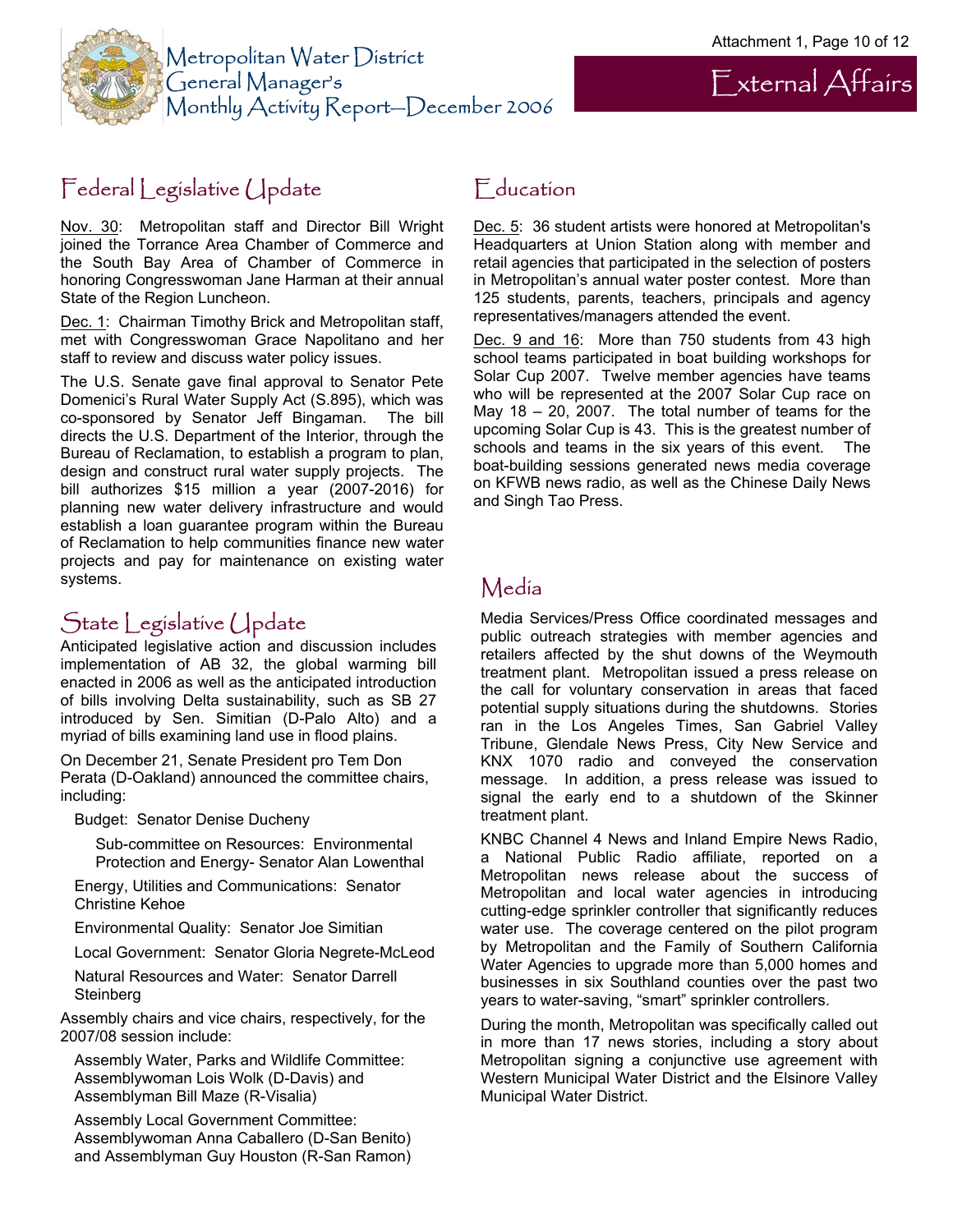



# Community Outreach & Other Events

Dec. 1 and 8: Metropolitan was recognized for its City Makeover Program contributions to two program recipients during dedication ceremonies of their waterwise gardens: Santiago Canyon College, which was attended by Chairman Brick; and Pierce College in Van Nuys, where the botanical garden was highlighted in a Daily News article.

Dec. 11: Victor Goochey, division president for John Laing Homes, testified at Metropolitan's public hearing on achievements in water conservation regarding the positive benefits of his company utilizing Metropolitan's "California Friendly" home program at its development in Sun City. Goochey also outlined the company's commitment to install weather-based irrigation controllers and high-efficiency toilets in all of the homes in the development – a first for Metropolitan's production rebate program.

Dec. 13: Chairman Brick, Palo Verde Irrigation District Chair Jill Johnson and other board members and staff of the two agencies attended a dinner at the Colorado River Users Conference in Las Vegas. The dinner serves as an opportunity to discuss objectives of Metropolitan's Palo Verde Land Management, Crop Rotation and Water Supply program.

## Briefings and Tours

Dec. 11 – 12: Staff conducted outreach to about 200 residents in Eagle Rock, Pasadena and La Verne regarding the Weymouth Treatment Plant shutdown scheduled for December.

Dec. 12: Staff provided a tour of Diamond Valley Lake for Hemet community leaders and the state Parks Department.

Dec. 19: Staff gave a presentation on the Arrowhead Tunnel project to the San Bernardino Rotary Club.

#### Training

New employees who completed probation went on an inspection tour of the Colorado River Aqueduct system.

## Cost Containment

Interviews and selection process was completed for acquiring a consultant for the Cost Containment Committee, which will review options to manage Metropolitan's health care costs and other benefit costs.

# Apprenticeship Program

Update on the 2006/2007 Apprentice Recruitment - The qualifying examination was administered to the applicants for the 30 apprentice positions recruited last month. A team of recruitment staff from the Human Resources Section in conjunction with members of the Security and Emergency Management Unit and the Union Station and Gene Camp Security Officers successfully conducted and coordinated the testing process to over 600 applicants. Those applicants who successfully pass the exam will move forward to the formal panel interview process scheduled to take place throughout the month of January 2007.



**Shaft Drive Alignment Practical Exam**